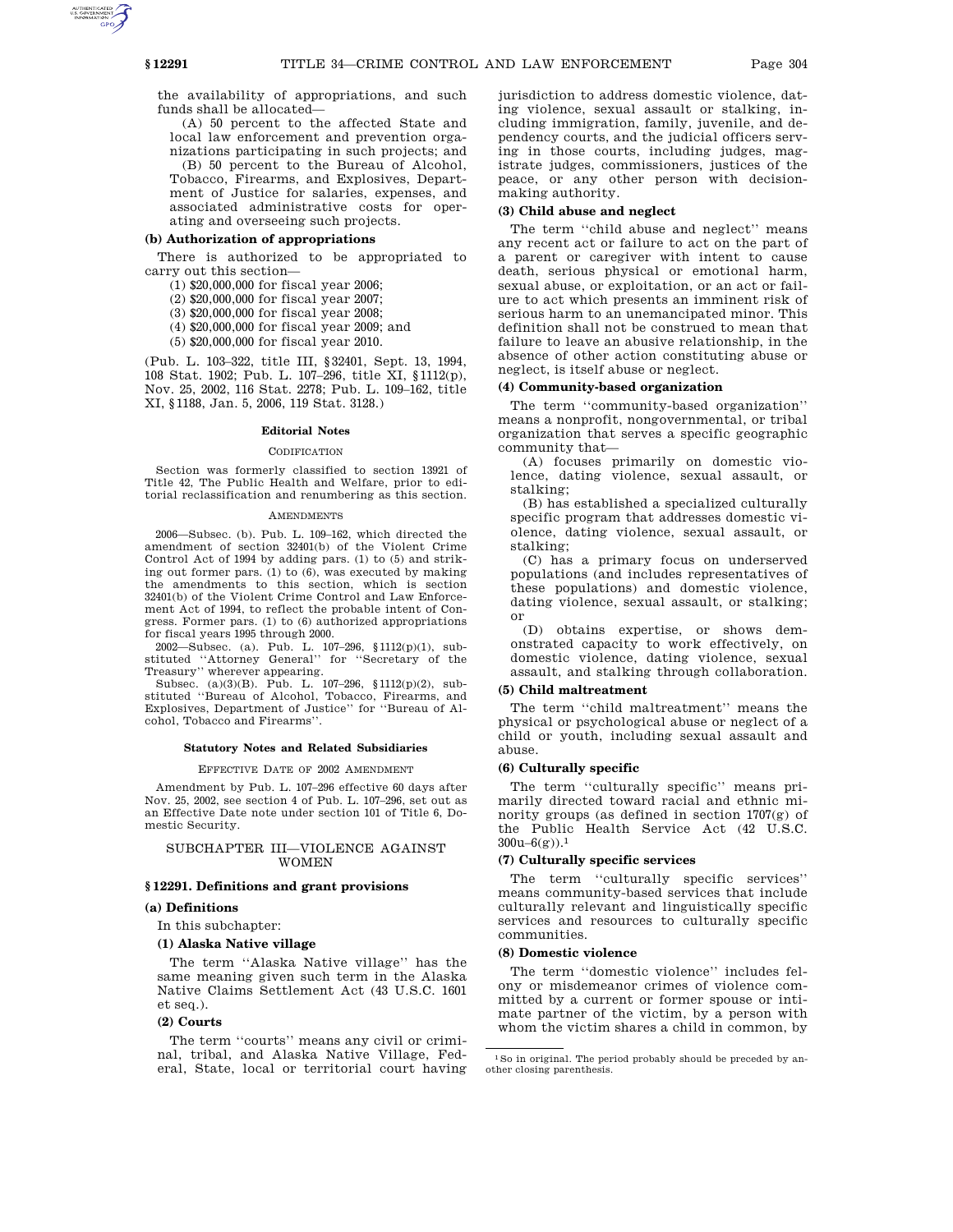a person who is cohabitating with or has cohabitated with the victim as a spouse or intimate partner, by a person similarly situated to a spouse of the victim under the domestic or family violence laws of the jurisdiction receiving grant monies, or by any other person against an adult or youth victim who is protected from that person's acts under the domestic or family violence laws of the jurisdiction.

## **(9) Dating partner**

The term ''dating partner'' refers to a person who is or has been in a social relationship of a romantic or intimate nature with the abuser, and where the existence of such a relationship shall be determined based on a consideration of—

(A) the length of the relationship;

(B) the type of relationship; and

(C) the frequency of interaction between

the persons involved in the relationship.

## **(10) Dating violence**

The term ''dating violence'' means violence committed by a person—

(A) who is or has been in a social relationship of a romantic or intimate nature with the victim; and

(B) where the existence of such a relationship shall be determined based on a consideration of the following factors:

(i) The length of the relationship.

(ii) The type of relationship.

(iii) The frequency of interaction between the persons involved in the relationship.

#### **(11) Elder abuse**

The term ''elder abuse'' means any action against a person who is 50 years of age or older that constitutes the willful—

(A) infliction of injury, unreasonable confinement, intimidation, or cruel punishment with resulting physical harm, pain, or mental anguish; or

(B) deprivation by a person, including a caregiver, of goods or services with intent to cause physical harm, mental anguish, or mental illness.

## **(12) Homeless**

The term ''homeless'' has the meaning provided in section 12473(6) of this title.

# **(13) Indian**

The term ''Indian'' means a member of an Indian tribe.

# **(14) Indian country**

The term ''Indian country'' has the same meaning given such term in section 1151 of title 18.

## **(15) Indian housing**

The term ''Indian housing'' means housing assistance described in the Native American Housing Assistance and Self-Determination Act of 1996 (25 U.S.C. 4101 et seq., as amended).

## **(16) Indian tribe**

The term ''Indian tribe'' means a tribe, band, pueblo, nation, or other organized group or community of Indians, including any Alaska Native village or regional or village corporation (as defined in, or established pursuant to, the Alaska Native Claims Settlement Act (43 U.S.C. 1601 et seq.)), that is recognized as eligible for the special programs and services provided by the United States to Indians because of their status as Indians.

# **(17) Indian law enforcement**

The term ''Indian law enforcement'' means the departments or individuals under the direction of the Indian tribe that maintain public order.

# **(18) Law enforcement**

The term ''law enforcement'' means a public agency charged with policing functions, including any of its component bureaus (such as governmental victim services programs or Village Public Safety Officers), including those referred to in section 2802 of title 25.

#### **(19) Legal assistance**

The term ''legal assistance'' includes assistance to adult and youth victims of domestic violence, dating violence, sexual assault, and stalking in—

(A) family, tribal, territorial, immigration, employment, administrative agency, housing matters, campus administrative or protection or stay away order proceedings, and other similar matters; and

(B) criminal justice investigations, prosecutions and post-trial matters (including sentencing, parole, and probation) that impact the victim's safety and privacy.

Intake or referral, by itself, does not constitute legal assistance.

#### **(20) Personally identifying information or personal information**

The term ''personally identifying information'' or ''personal information'' means individually identifying information for or about an individual including information likely to disclose the location of a victim of domestic violence, dating violence, sexual assault, or stalking, regardless of whether the information is encoded, encrypted, hashed, or otherwise protected, including—

(A) a first and last name;

(B) a home or other physical address;

(C) contact information (including a postal, e-mail or Internet protocol address, or

telephone or facsimile number); (D) a social security number, driver license number, passport number, or student identi-

fication number; and (E) any other information, including date of birth, racial or ethnic background, or religious affiliation, that would serve to identify any individual.

# **(21) Population specific organization**

The term ''population specific organization'' means a nonprofit, nongovernmental organization that primarily serves members of a specific underserved population and has demonstrated experience and expertise providing targeted services to members of that specific underserved population.

#### **(22) Population specific services**

The term ''population specific services'' means victim-centered services that address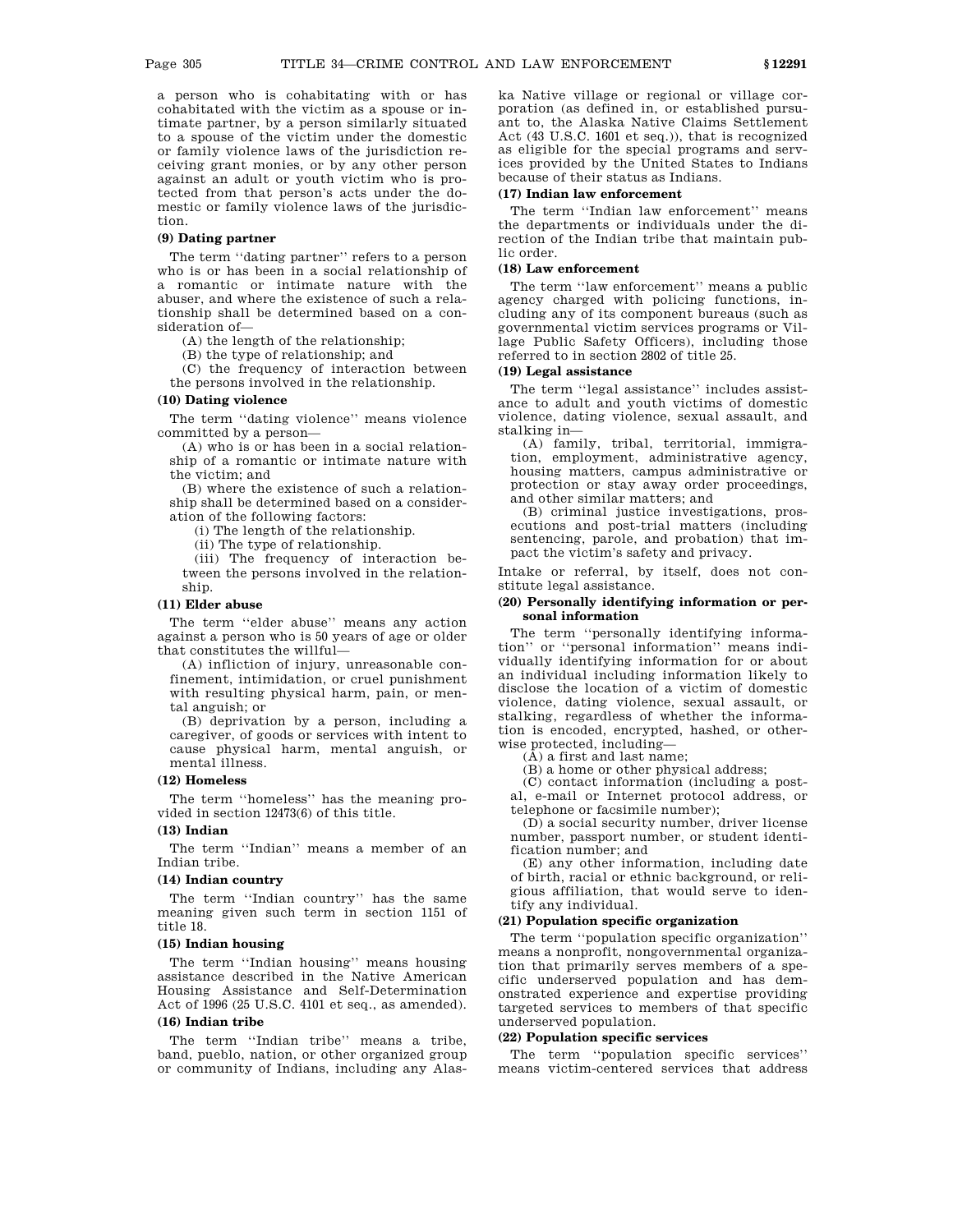the safety, health, economic, legal, housing, workplace, immigration, confidentiality, or other needs of victims of domestic violence, dating violence, sexual assault, or stalking, and that are designed primarily for and are targeted to a specific underserved population. **(23) Prosecution** 

The term ''prosecution'' means any public agency charged with direct responsibility for prosecuting criminal offenders, including such agency's component bureaus (such as governmental victim assistance programs).

#### **(24) Protection order or restraining order**

The term ''protection order'' or ''restraining order'' includes—

(A) any injunction, restraining order, or any other order issued by a civil or criminal court for the purpose of preventing violent or threatening acts or harassment against, sexual violence or contact or communication with or physical proximity to, another person, including any temporary or final orders issued by civil or criminal courts whether obtained by filing an independent action or as a pendente lite order in another proceeding so long as any civil order was issued in response to a complaint, petition, or motion filed by or on behalf of a person seeking protection; and

(B) any support, child custody or visitation provisions, orders, remedies, or relief issued as part of a protection order, restraining order, or stay away injunction pursuant to State, tribal, territorial, or local law authorizing the issuance of protection orders, restraining orders, or injunctions for the protection of victims of domestic violence, dating violence, sexual assault, or stalking.

#### **(25) Rape crisis center**

The term ''rape crisis center'' means a nonprofit, nongovernmental, or tribal organization, or governmental entity in a State other than a Territory that provides intervention and related assistance, as specified in section  $12511(b)(2)(C)$  of this title, to victims of sexual assault without regard to their age. In the case of a governmental entity, the entity may not be part of the criminal justice system (such as a law enforcement agency) and must be able to offer a comparable level of confidentiality as a nonprofit entity that provides similar victim services.

#### **(26) Rural area and rural community**

The term ''rural area'' and ''rural community'' mean—

(A) any area or community, respectively, no part of which is within an area designated as a standard metropolitan statistical area by the Office of Management and Budget;

(B) any area or community, respectively, that is—

(i) within an area designated as a metropolitan statistical area or considered as part of a metropolitan statistical area; and (ii) located in a rural census tract; or

(C) any federally recognized Indian tribe.

#### **(27) Rural State**

The term ''rural State'' means a State that has a population density of 57 or fewer persons

per square mile or a State in which the largest county has fewer than 250,000 people, based on the most recent decennial census.

## **(28) Sex trafficking**

The term ''sex trafficking'' means any conduct proscribed by section 1591 of title 18, whether or not the conduct occurs in interstate or foreign commerce or within the special maritime and territorial jurisdiction of the United States.

# **(29) Sexual assault**

The term ''sexual assault'' means any nonconsensual sexual act proscribed by Federal, tribal, or State law, including when the victim lacks capacity to consent.

# **(30) Stalking**

The term ''stalking'' means engaging in a course of conduct directed at a specific person that would cause a reasonable person to—

(A) fear for his or her safety or the safety of others; or

(B) suffer substantial emotional distress.

#### **(31) State**

The term ''State'' means each of the several States and the District of Columbia, and except as otherwise provided, the Commonwealth of Puerto Rico, Guam, American Samoa, the Virgin Islands, and the Northern Mariana Islands.

## **(32) State domestic violence coalition**

The term ''State domestic violence coalition'' means a program determined by the Administration for Children and Families under sections 10402 and 10411 of title 42.

# **(33) State sexual assault coalition**

The term ''State sexual assault coalition'' means a program determined by the Center for Injury Prevention and Control of the Centers for Disease Control and Prevention under the Public Health Service Act (42 U.S.C. 280b et seq.).

#### **(34) Territorial domestic violence or sexual assault coalition**

The term ''territorial domestic violence or sexual assault coalition'' means a program addressing domestic or sexual violence that is—

(A) an established nonprofit, nongovernmental territorial coalition addressing domestic violence or sexual assault within the territory; or

(B) a nongovernmental organization with a demonstrated history of addressing domestic violence or sexual assault within the territory that proposes to incorporate as a nonprofit, nongovernmental territorial coalition.

# **(35) Tribal coalition**

The term ''tribal coalition'' means an established nonprofit, nongovernmental Indian organization, Alaska Native organization, or a Native Hawaiian organization that—

(A) provides education, support, and technical assistance to member Indian service providers in a manner that enables those member providers to establish and maintain culturally appropriate services, including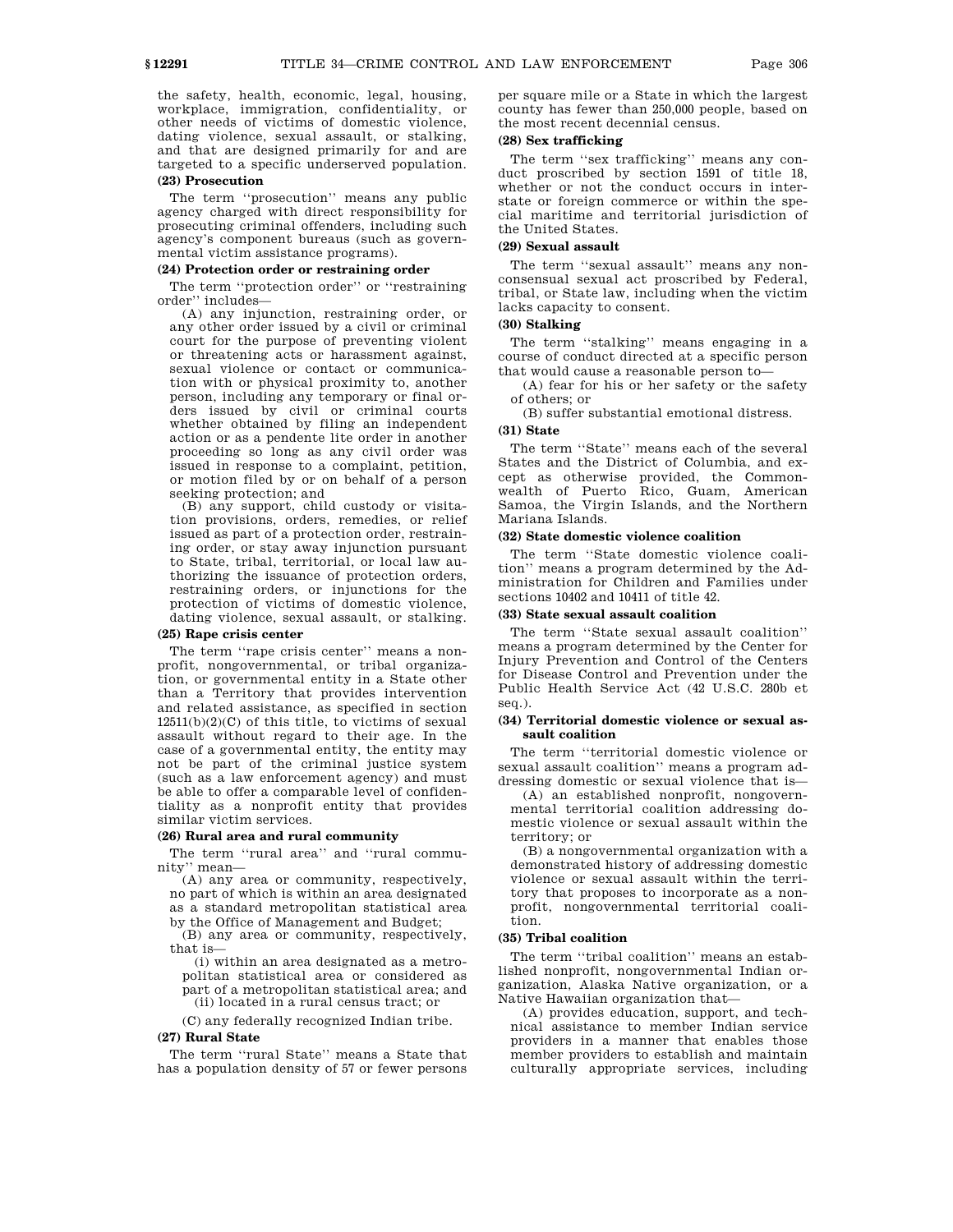shelter and rape crisis services, designed to assist Indian women and the dependents of those women who are victims of domestic violence, dating violence, sexual assault, and stalking; and

(B) is comprised of board and general members that are representative of—

(i) the member service providers described in subparagraph (A); and

(ii) the tribal communities in which the services are being provided.

# **(36) Tribal government**

The term ''tribal government'' means—

(A) the governing body of an Indian tribe; or

(B) a tribe, band, pueblo, nation, or other organized group or community of Indians, including any Alaska Native village or regional or village corporation (as defined in, or established pursuant to, the Alaska Native Claims Settlement Act (43 U.S.C. 1601 et seq.)), that is recognized as eligible for the special programs and services provided by the United States to Indians because of their status as Indians.

# **(37) Tribal nonprofit organization**

The term ''tribal nonprofit organization'' means—

(A) a victim services provider that has as its primary purpose to assist Native victims of domestic violence, dating violence, sexual assault, or stalking; and

(B) staff and leadership of the organization must include persons with a demonstrated history of assisting American Indian or Alaska Native victims of domestic violence, dating violence, sexual assault, or stalking.

#### **(38) Tribal organization**

The term ''tribal organization'' means—

(A) the governing body of any Indian tribe; (B) any legally established organization of Indians which is controlled, sanctioned, or chartered by such governing body of a tribe or tribes to be served, or which is democratically elected by the adult members of the Indian community to be served by such organization and which includes the maximum participation of Indians in all phases of its activities; or

(C) any tribal nonprofit organization.

#### **(39) Underserved populations**

The term ''underserved populations'' means populations who face barriers in accessing and using victim services, and includes populations underserved because of geographic location, religion, sexual orientation, gender identity, underserved racial and ethnic populations, populations underserved because of special needs (such as language barriers, disabilities, alienage status, or age), and any other population determined to be underserved by the Attorney General or by the Secretary of Health and Human Services, as appropriate.

## **(40) Unit of local government**

The term ''unit of local government'' means any city, county, township, town, borough, parish, village, or other general purpose political subdivision of a State.

#### **(41) Victim advocate**

The term ''victim advocate'' means a person, whether paid or serving as a volunteer, who provides services to victims of domestic violence, sexual assault, stalking, or dating violence under the auspices or supervision of a victim services program.

## **(42) Victim assistant**

The term "victim assistant" means a person, whether paid or serving as a volunteer, who provides services to victims of domestic violence, sexual assault, stalking, or dating violence under the auspices or supervision of a court or a law enforcement or prosecution agency.

# **(43) Victim service provider**

The term ''victim service provider'' means a nonprofit, nongovernmental or tribal organization or rape crisis center, including a State or tribal coalition, that assists or advocates for domestic violence, dating violence, sexual assault, or stalking victims, including domestic violence shelters, faith-based organizations, and other organizations, with a documented history of effective work concerning domestic violence, dating violence, sexual assault, or stalking.

# **(44) Victim services or services**

The terms ''victim services'' and ''services'' mean services provided to victims of domestic violence, dating violence, sexual assault, or stalking, including telephonic or web-based hotlines, legal advocacy, economic advocacy, emergency and transitional shelter, accompaniment and advocacy through medical, civil or criminal justice, immigration, and social support systems, crisis intervention, shortterm individual and group support services, information and referrals, culturally specific services, population specific services, and other related supportive services.

# **(45) Youth**

The term ''youth'' means a person who is 11 to 24 years old.

#### **(b) Grant conditions**

#### **(1) Match**

No matching funds shall be required for any grant or subgrant made under this Act for—

(A) any tribe, territory, or victim service provider; or

(B) any other entity, including a State, that—

(i) petitions for a waiver of any match condition imposed by the Attorney General or the Secretaries of Health and Human Services or Housing and Urban Development; and

(ii) whose petition for waiver is determined by the Attorney General or the Secretaries of Health and Human Services or Housing and Urban Development to have adequately demonstrated the financial need of the petitioning entity.

# **(2) Nondisclosure of confidential or private information**

# **(A) In general**

In order to ensure the safety of adult, youth, and child victims of domestic vio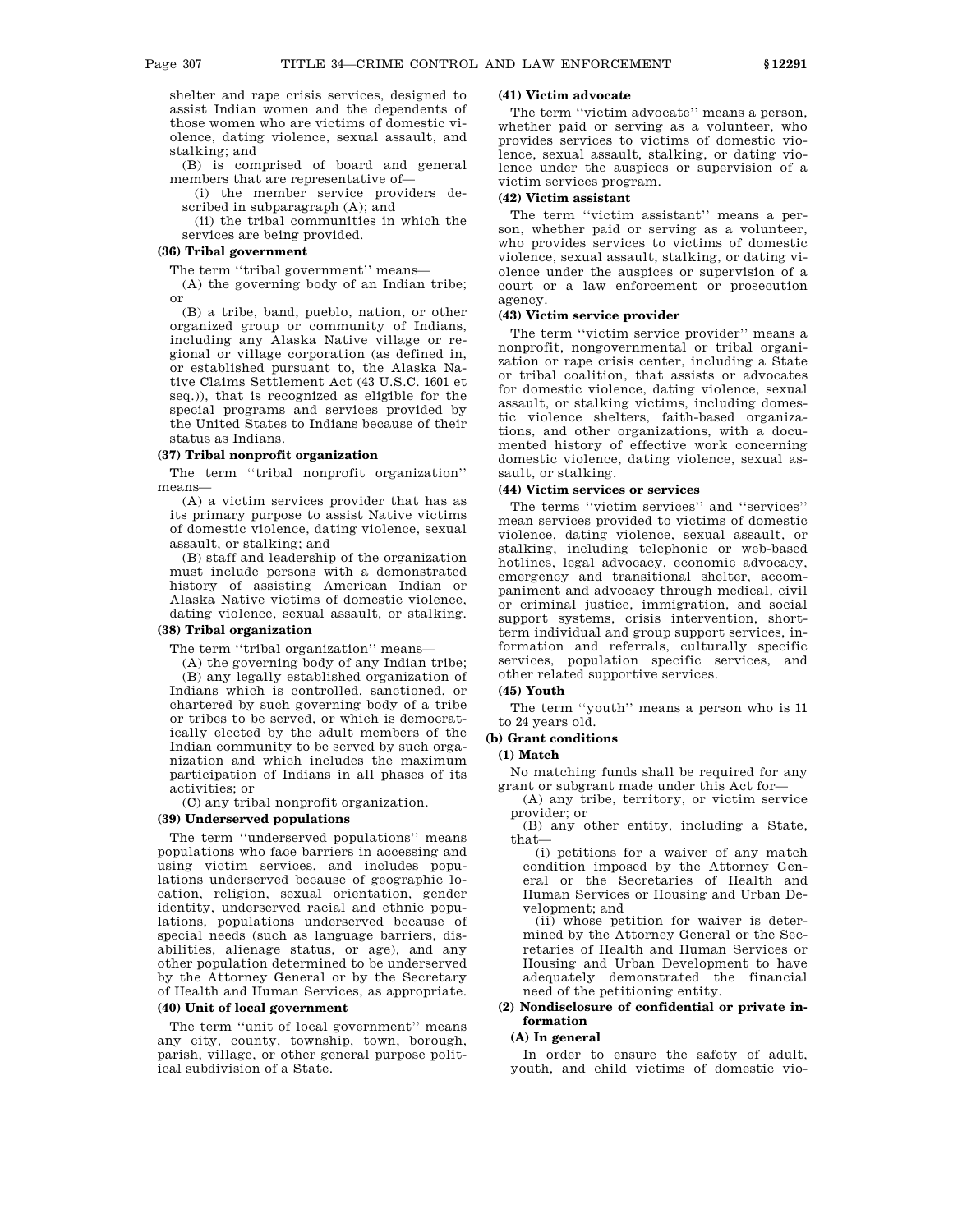lence, dating violence, sexual assault, or stalking, and their families, grantees and subgrantees under this subchapter shall protect the confidentiality and privacy of persons receiving services.

#### **(B) Nondisclosure**

Subject to subparagraphs (C) and (D), grantees and subgrantees shall not—

(i) disclose, reveal, or release any personally identifying information or individual information collected in connection with services requested, utilized, or denied through grantees' and subgrantees' programs, regardless of whether the information has been encoded, encrypted, hashed, or otherwise protected; or

(ii) disclose, reveal, or release individual client information without the informed, written, reasonably time-limited consent of the person (or in the case of an unemancipated minor, the minor and the parent or guardian or in the case of legal incapacity, a court-appointed guardian) about whom information is sought, whether for this program or any other Federal, State, tribal, or territorial grant program, except that consent for release may not be given by the abuser of the minor, incapacitated person, or the abuser of the other parent of the minor.

If a minor or a person with a legally appointed guardian is permitted by law to receive services without the parent's or guardian's consent, the minor or person with a guardian may release information without additional consent.

#### **(C) Release**

If release of information described in subparagraph (B) is compelled by statutory or court mandate—

(i) grantees and subgrantees shall make reasonable attempts to provide notice to victims affected by the disclosure of information; and

(ii) grantees and subgrantees shall take steps necessary to protect the privacy and safety of the persons affected by the release of the information.

#### **(D) Information sharing**

(i) Grantees and subgrantees may share—

(I) nonpersonally identifying data in the aggregate regarding services to their clients and nonpersonally identifying demographic information in order to comply with Federal, State, tribal, or territorial reporting, evaluation, or data collection requirements;

(II) court-generated information and law enforcement-generated information contained in secure, governmental registries for protection order enforcement purposes; and

(III) law enforcement-generated and prosecution-generated information necessary for law enforcement and prosecution purposes.

(ii) In no circumstances may—

(I) an adult, youth, or child victim of domestic violence, dating violence, sexual assault, or stalking be required to provide a consent to release his or her personally identifying information as a condition of eligibility for the services provided by the grantee or subgrantee;

(II) any personally identifying information be shared in order to comply with Federal, tribal, or State reporting, evaluation, or data collection requirements, whether for this program or any other Federal, tribal, or State grant program.

## **(E) Statutorily mandated reports of abuse or neglect**

Nothing in this section prohibits a grantee or subgrantee from reporting suspected abuse or neglect, as those terms are defined and specifically mandated by the State or tribe involved.

# **(F) Oversight**

Nothing in this paragraph shall prevent the Attorney General from disclosing grant activities authorized in this Act to the chairman and ranking members of the Committee on the Judiciary of the House of Representatives and the Committee on the Judiciary of the Senate exercising Congressional oversight authority. All disclosures shall protect confidentiality and omit personally identifying information, including location information about individuals.

# **(G) Confidentiality assessment and assurances**

Grantees and subgrantees must document their compliance with the confidentiality and privacy provisions required under this section.

#### **(3) Approved activities**

In carrying out the activities under this subchapter, grantees and subgrantees may collaborate with or provide information to Federal, State, local, tribal, and territorial public officials and agencies to develop and implement policies and develop and promote State, local, or tribal legislation or model codes designed to reduce or eliminate domestic violence, dating violence, sexual assault, and stalking.

# **(4) Non-supplantation**

Any Federal funds received under this subchapter shall be used to supplement, not supplant, non-Federal funds that would otherwise be available for activities under this subchapter.

# **(5) Use of funds**

Funds authorized and appropriated under this subchapter may be used only for the specific purposes described in this subchapter and shall remain available until expended.

#### **(6) Reports**

An entity receiving a grant under this subchapter shall submit to the disbursing agency a report detailing the activities undertaken with the grant funds, including and providing additional information as the agency shall require.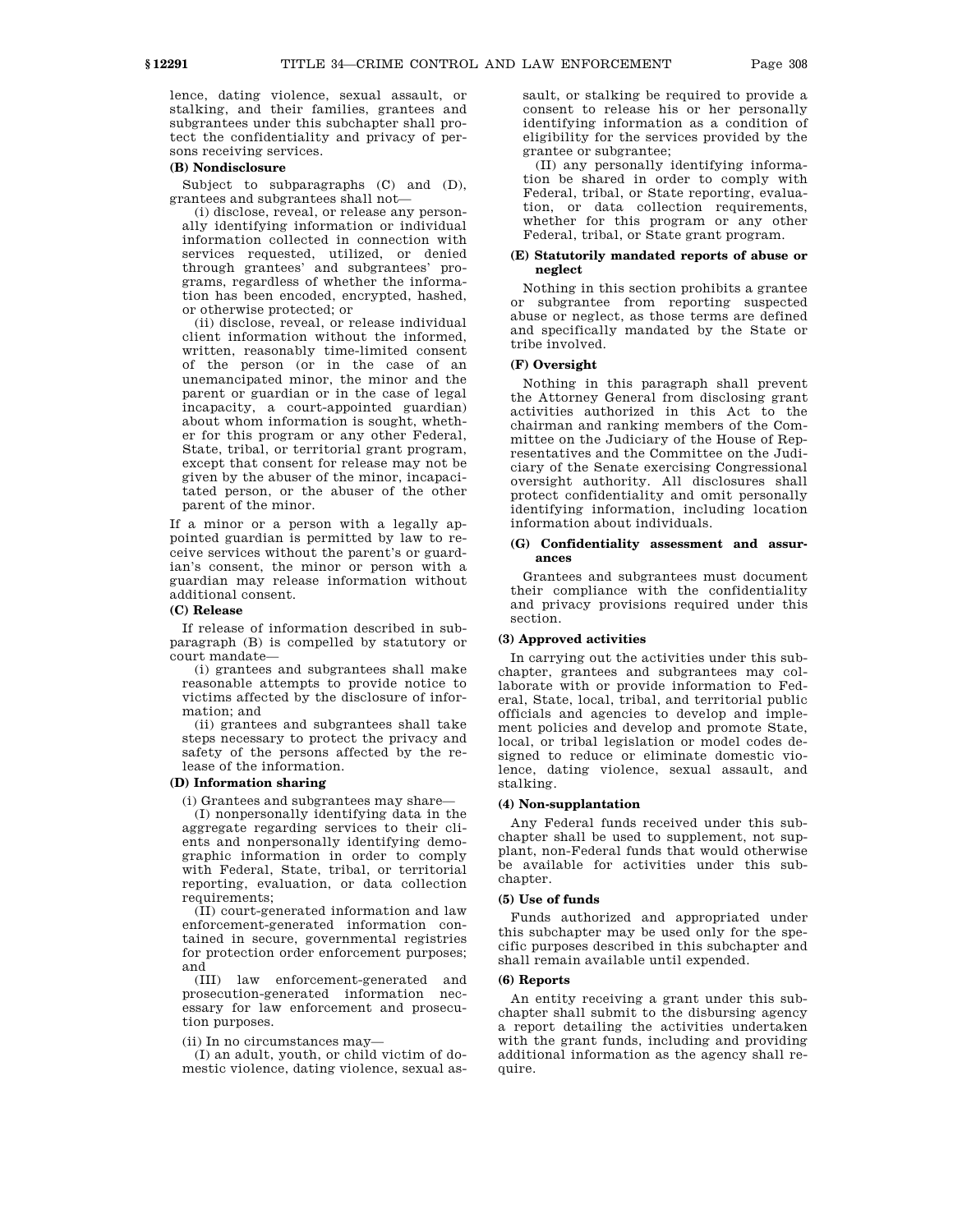# **(7) Evaluation**

Federal agencies disbursing funds under this subchapter shall set aside up to 3 percent of such funds in order to conduct—

(A) evaluations of specific programs or projects funded by the disbursing agency under this subchapter or related research; or

(B) evaluations of promising practices or problems emerging in the field or related research, in order to inform the agency or agencies as to which programs or projects are likely to be effective or responsive to needs in the field.

Final reports of such evaluations shall be made available to the public via the agency's website.

# **(8) Nonexclusivity**

Nothing in this subchapter shall be construed to prohibit male victims of domestic violence, dating violence, sexual assault, and stalking from receiving benefits and services under this subchapter.

# **(9) Prohibition on tort litigation**

Funds appropriated for the grant program under this subchapter may not be used to fund civil representation in a lawsuit based on a tort claim. This paragraph should not be construed as a prohibition on providing assistance to obtain restitution in a protection order or criminal case.

## **(10) Prohibition on lobbying**

Any funds appropriated for the grant program shall be subject to the prohibition in section 1913 of title 18, relating to lobbying with appropriated moneys.

## **(11) Technical assistance**

Of the total amounts appropriated under this subchapter, not less than 3 percent and up to 8 percent, unless otherwise noted, shall be available for providing training and technical assistance relating to the purposes of this subchapter to improve the capacity of the grantees, subgrantees, and other entities. If there is a demonstrated history that the Office on Violence Against Women has previously set aside amounts greater than 8 percent for technical assistance and training relating to grant programs authorized under this subchapter, the Office has the authority to continue setting aside amounts greater than 8 percent.

# **(12) Delivery of legal assistance**

Any grantee or subgrantee providing legal assistance with funds awarded under this subchapter shall comply with the eligibility requirements in section 20121(d) of this title.

#### **(13) Civil rights**

# **(A) Nondiscrimination**

No person in the United States shall, on the basis of actual or perceived race, color, religion, national origin, sex, gender identity (as defined in paragraph 249(c)(4) of title 18), sexual orientation, or disability, be excluded from participation in, be denied the benefits of, or be subjected to discrimination under any program or activity funded in whole or in part with funds made available under the Violence Against Women Act of 1994 (title IV of Public Law 103–322; 108 Stat. 1902), the Violence Against Women Act of 2000 (division B of Public Law 106–386; 114 Stat. 1491), the Violence Against Women and Department of Justice Reauthorization Act of 2005 (title IX of Public Law 109–162; 119 Stat. 3080),<sup>2</sup> the Violence Against Women Reauthorization Act of 2013, and any other program or activity funded in whole or in part with funds appropriated for grants, cooperative agreements, and other assistance administered by the Office on Violence Against Women.

#### **(B) Exception**

If sex segregation or sex-specific programming is necessary to the essential operation of a program, nothing in this paragraph shall prevent any such program or activity from consideration of an individual's sex. In such circumstances, grantees may meet the requirements of this paragraph by providing comparable services to individuals who cannot be provided with the sex-segregated or sex-specific programming.

#### **(C) Discrimination**

The authority of the Attorney General and the Office of Justice Programs to enforce this paragraph shall be the same as it is under section 10228 of this title.2

#### **(D) Construction**

Nothing contained in this paragraph shall be construed, interpreted, or applied to supplant, displace, preempt, or otherwise diminish the responsibilities and liabilities under other State or Federal civil rights law, whether statutory or common.

## **(14) Clarification of victim services and legal assistance**

Victim services and legal assistance under this subchapter also include services and assistance to victims of domestic violence, dating violence, sexual assault, or stalking who are also victims of severe forms of trafficking in persons as defined by section 7102 of title 22.

# **(15) Conferral**

## **(A) In general**

The Office on Violence Against Women shall establish a biennial conferral process with State and tribal coalitions and technical assistance providers who receive funding through grants administered by the Office on Violence Against Women and authorized by this Act, and other key stakeholders.

# **(B) Areas covered**

The areas of conferral under this paragraph shall include—

- (i) the administration of grants;
- (ii) unmet needs;

(iii) promising practices in the field; and (iv) emerging trends.

## **(C) Initial conferral**

The first conferral shall be initiated not later than 6 months after March 7, 2013.

<sup>2</sup>See References in Text note below.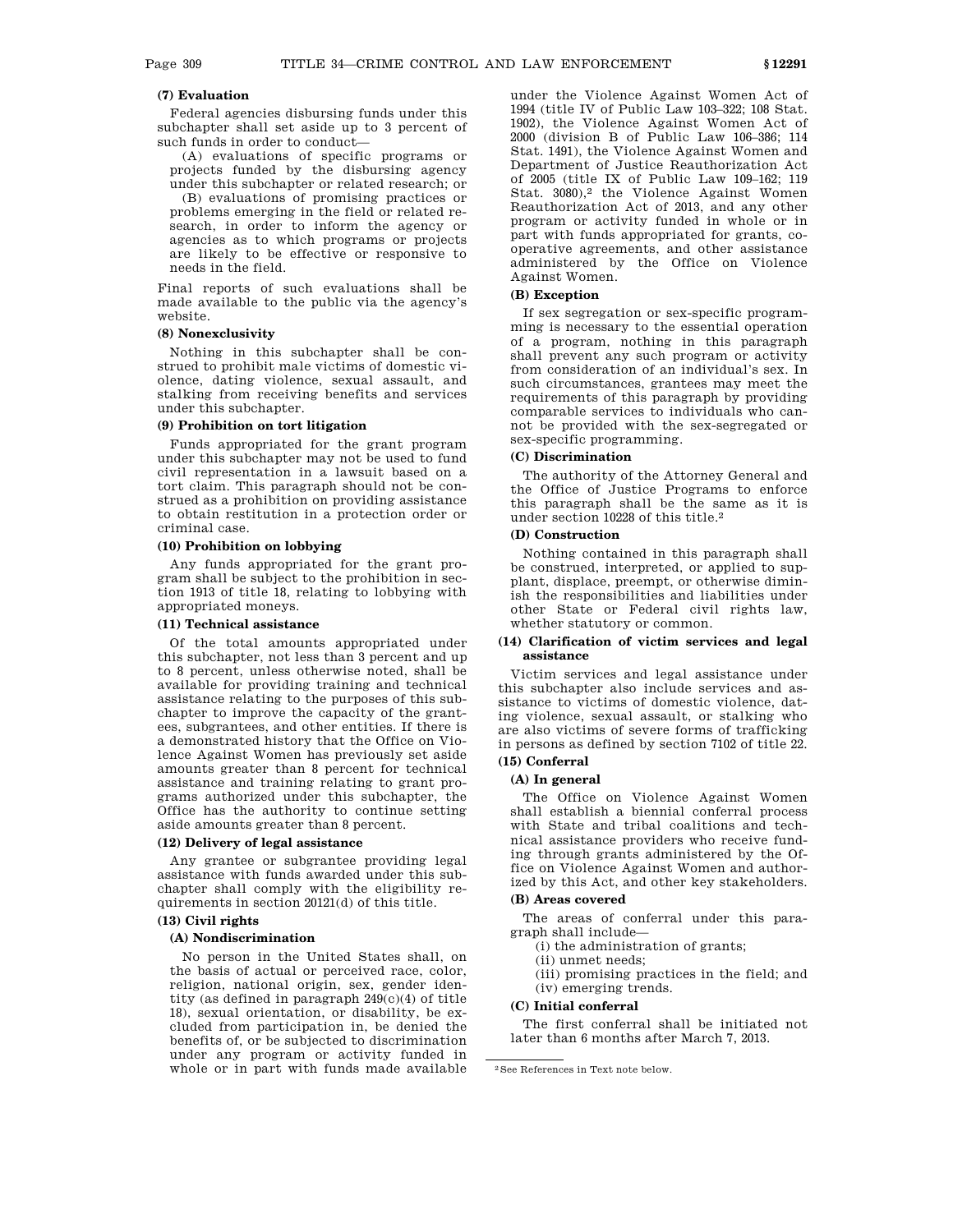# **(D) Report**

Not later than 90 days after the conclusion of each conferral period, the Office on Violence Against Women shall publish a comprehensive report that—

(i) summarizes the issues presented during conferral and what, if any, policies it intends to implement to address those issues;

(ii) is made available to the public on the Office on Violence Against Women's website and submitted to the Committee on the Judiciary of the Senate and the Committee on the Judiciary of the House of Representatives.

# **(16) Accountability**

All grants awarded by the Attorney General under this Act shall be subject to the following accountability provisions:

#### **(A) Audit requirement**

#### **(i) In general**

Beginning in the first fiscal year beginning after the date of the enactment of this Act,2 and in each fiscal year thereafter, the Inspector General of the Department of Justice shall conduct audits of recipients of grants under this Act to prevent waste, fraud, and abuse of funds by grantees. The Inspector General shall determine the appropriate number of grantees to be audited each year.

#### **(ii) Definition**

In this paragraph, the term ''unresolved audit finding'' means a finding in the final audit report of the Inspector General of the Department of Justice that the audited grantee has utilized grant funds for an unauthorized expenditure or otherwise unallowable cost that is not closed or resolved within 12 months from the date when the final audit report is issued.

# **(iii) Mandatory exclusion**

A recipient of grant funds under this Act that is found to have an unresolved audit finding shall not be eligible to receive grant funds under this Act during the following 2 fiscal years.

# **(iv) Priority**

In awarding grants under this Act, the Attorney General shall give priority to eligible entities that did not have an unresolved audit finding during the 3 fiscal years prior to submitting an application for a grant under this Act.

#### **(v) Reimbursement**

If an entity is awarded grant funds under this Act during the 2-fiscal-year period in which the entity is barred from receiving grants under paragraph (2), the Attorney General shall—

(I) deposit an amount equal to the grant funds that were improperly awarded to the grantee into the General Fund of the Treasury; and

(II) seek to recoup the costs of the repayment to the fund from the grant recipient that was erroneously awarded grant funds.

# **(B) Nonprofit organization requirements**

# **(i) Definition**

For purposes of this paragraph and the grant programs described in this Act, the term ''nonprofit organization'' means an organization that is described in section  $501(c)(3)$  of title 26 and is exempt from taxation under section 501(a) of such title.

# **(ii) Prohibition**

The Attorney General may not award a grant under any grant program described in this Act to a nonprofit organization that holds money in offshore accounts for the purpose of avoiding paying the tax described in section 511(a) of title 26.

# **(iii) Disclosure**

Each nonprofit organization that is awarded a grant under a grant program described in this Act and uses the procedures prescribed in regulations to create a rebuttable presumption of reasonableness for the compensation of its officers, directors, trustees and key employees, shall disclose to the Attorney General, in the application for the grant, the process for determining such compensation, including the independent persons involved in reviewing and approving such compensation, the comparability data used, and contemporaneous substantiation of the deliberation and decision. Upon request, the Attorney General shall make the information disclosed under this subsection available for public inspection.

#### **(C) Conference expenditures**

#### **(i) Limitation**

No amounts authorized to be appropriated to the Department of Justice under this Act may be used by the Attorney General, or by any individual or organization awarded discretionary funds through a cooperative agreement under this Act, to host or support any expenditure for conferences that uses more than \$20,000 in Department funds, unless the Deputy Attorney General or such Assistant Attorney Generals, Directors, or principal deputies as the Deputy Attorney General may designate, provides prior written authorization that the funds may be expended to host a conference.

### **(ii) Written approval**

Written approval under clause (i) shall include a written estimate of all costs associated with the conference, including the cost of all food and beverages, audiovisual equipment, honoraria for speakers, and any entertainment.

# **(iii) Report**

The Deputy Attorney General shall submit an annual report to the Committee on the Judiciary of the Senate and the Committee on the Judiciary of the House of Representatives on all approved con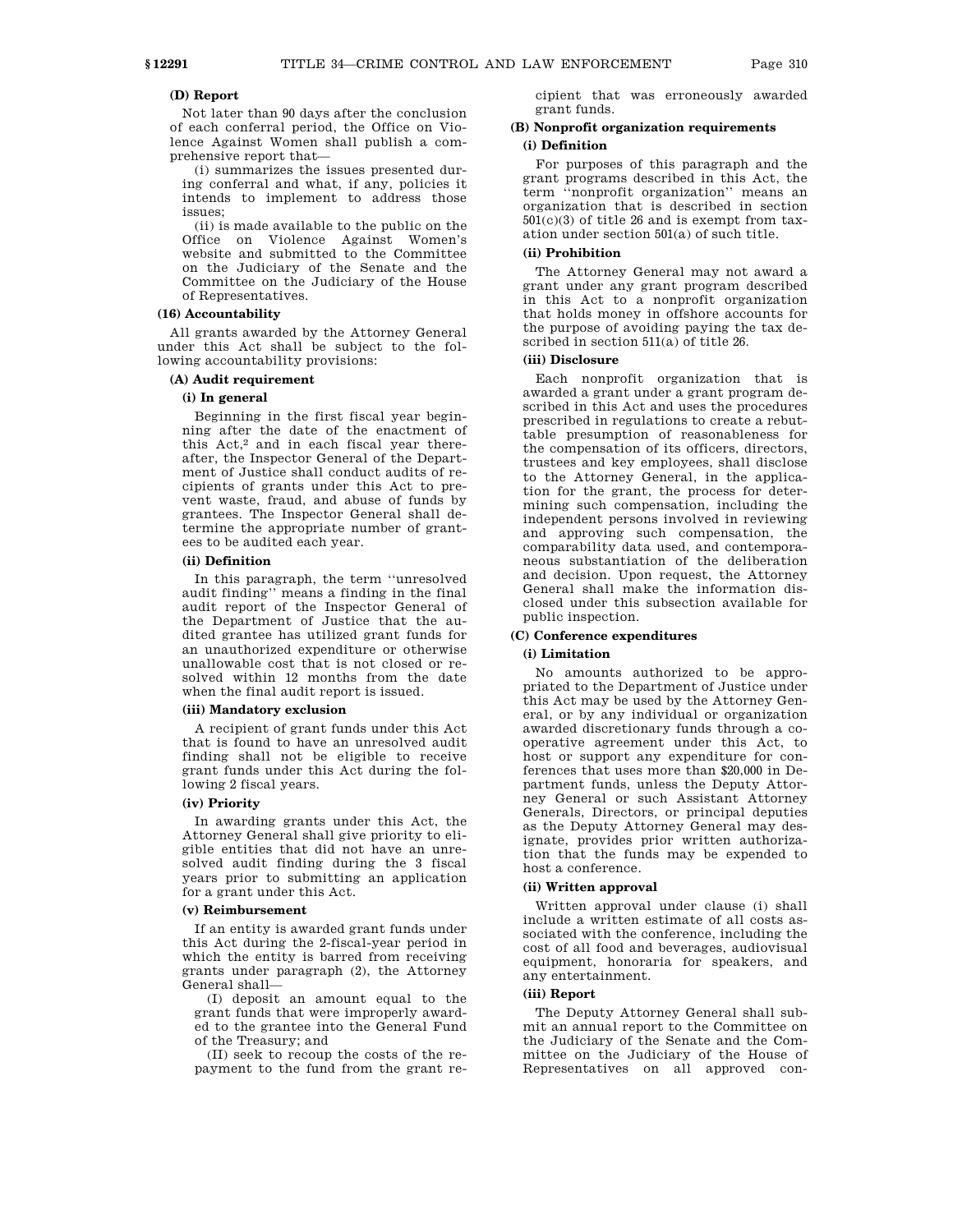ference expenditures referenced in this paragraph.

# **(D) Annual certification**

Beginning in the first fiscal year beginning after the date of the enactment of this Act,2 the Attorney General shall submit, to the Committee on the Judiciary and the Committee on Appropriations of the Senate and the Committee on the Judiciary and the Committee on Appropriations of the House of Representatives, an annual certification that—

(i) all audits issued by the Office of the Inspector General under paragraph (1) have been completed and reviewed by the appropriate Assistant Attorney General or Director;

(ii) all mandatory exclusions required under subparagraph (A)(iii) have been issued;

(iii) all reimbursements required under subparagraph  $(A)(v)$  have been made; and

(iv) includes a list of any grant recipients excluded under subparagraph (A) from the previous year.

(Pub. L. 103–322, title IV, §40002, as added Pub. L. 109–162, §3(a), Jan. 5, 2006, 119 Stat. 2964; amended Pub. L. 109–271, §§1(d)–(f), 2(e), Aug. 12, 2006, 120 Stat. 751, 752; Pub. L. 111–320, title II, §202(d), Dec. 20, 2010, 124 Stat. 3509; Pub. L. 113–4, §3, Mar. 7, 2013, 127 Stat. 56.)

#### **Editorial Notes**

#### REFERENCES IN TEXT

This subchapter, referred to in text, was in the original ''this title'', meaning title IV of Pub. L. 103–322, Sept. 13, 1994, 108 Stat. 1902, known as the Violence Against Women Act of 1994. For complete classification of title IV to the Code, see Short Title of 1994 Act note set out under section 10101 of this title and Tables.

The Alaska Native Claims Settlement Act, referred to in subsec. (a)(1), (16), (36)(B), is Pub. L. 92–203, Dec. 18, 1971, 85 Stat. 688, which is classified generally to chapter 33 (§1601 et seq.) of Title 43, Public Lands. For complete classification of this Act to the Code, see Short Title note set out under section 1601 of Title 43 and Tables.

The Native American Housing Assistance and Self-Determination Act of 1996, referred to in subsec. (a)(15), is Pub. L. 104–330, Oct. 26, 1996, 110 Stat. 4016, which is classified principally to chapter 43 (§4101 et seq.) of Title 25, Indians. For complete classification of this Act to the Code, see Short Title note set out under section 4101 of Title 25 and Tables.

The Public Health Service Act, referred to in subsec. (a)(33), is act July 1, 1944, ch. 373, 58 Stat. 682, which is classified generally to chapter 6A (§201 et seq.) of Title 42, The Public Health and Welfare. For complete classification of this Act to the Code, see Short Title note set out under section 201 of Title 42 and Tables.

This Act, referred to in subsec. (b)(1),  $(2)(F)$ ,  $(15)(A)$ , (16), is Pub. L. 103–322, Sept. 13, 1994, 108 Stat. 1796, known as the Violent Crime Control and Law Enforcement Act of 1994. For complete classification of this Act to the Code, see Short Title of 1994 Act note set out under section 10101 of this title and Tables.

The Violence Against Women Act of 1994, referred to in subsec.  $(b)(13)(A)$ , is title IV of Pub. L. 103-322, Sept. 13, 1994, 108 Stat. 1902. For complete classification of this Act to the Code, see Short Title of 1994 Act note set out under section 10101 of this title and Tables.

The Violence Against Women Act of 2000, referred to in subsec. (b)(13)(A), is div. B of Pub. L. 106–386, Oct. 28, 2000, 114 Stat. 1491. For complete classification of this Act to the Code, see Short Title of 2000 Act note set out under section 10101 of this title and Tables.

The Violence Against Women and Department of Justice Reauthorization Act of 2005, referred to in subsec. (b)(13)(A), is Pub. L. 109–162, Jan. 5, 2006, 119 Stat. 2960. For complete classification of this Act to the Code, see Short Title of 2006 Act note set out under section 10101 of this title and Tables.

The Violence Against Women Reauthorization Act of 2013, referred to in subsec. (b)(13)(A), is Pub. L. 113–4, Mar. 7, 2013, 127 Stat. 54. For complete classification of this Act to the Code, see Short Title of 2013 Act note set out under section 10101 of this title and Tables.

Section 10228 of this title, referred to in subsec.  $(b)(13)(C)$ , was in the original a reference to "section" 3789d of title 42, United States Code'' but probably should have been a reference to section 809 of Pub. L. 90–351, which was formerly classified to section 3789d of Title 42, The Public Health and Welfare, prior to editorial reclassification as section 10228 of this title.

The date of the enactment of this Act, referred to in subsec.  $(b)(16)(A)(i)$ ,  $(D)$ , probably means the date of enactment of Pub. L. 113–4, which enacted subsec. (b)(16) of this section and was approved Mar. 7, 2013.

## **CODIFICATION**

Section was formerly classified to section 13925 of Title 42, The Public Health and Welfare, prior to editorial reclassification and renumbering as this section. Some section numbers or references in amendment notes below reflect the classification of such sections or references prior to editorial reclassification.

#### **AMENDMENTS**

2013—Subsec. (a)(1). Pub. L. 113–4, §3(a)(3), added par. (1). Former par. (1) redesignated (2).

Subsec. (a)(2). Pub. L. 113-4,  $\sqrt{3}$ (a)(2)(H), redesignated par. (1) as (2). Former par. (2) redesignated (3).

Subsec. (a)(3). Pub. L. 113-4,  $\S 3(a)(4)$ , substituted "serious harm to an unemancipated minor.'' for ''serious harm.

Pub. L. 113–4, §3(a)(2)(H), redesignated par. (2) as (3). Former par. (3) redesignated (4).

Subsec. (a)(4). Pub. L. 113-4,  $\S 3(a)(5)$ , substituted "The term 'community-based organization' means a nonprofit, nongovernmental, or tribal organization that serves a specific geographic community that—'' for ''The term 'community-based organization' means an organization that—'' in introductory provisions.

Pub. L. 113–4,  $\S 3(a)(2)(H)$ , redesignated par. (3) as (4). Former par. (4) redesignated (5).

Subsec. (a)(5). Pub. L. 113–4,  $\S 3(a)(2)(H)$ , redesignated par. (4) as (5).

Pub. L. 113–4, §3(a)(1), struck out par. (5), which de-

fined "court-based" and "court-related personnel".<br>Subsec. (a)(6), (7). Pub. L. 113–4, §3(a)(6), added pars. (6) and (7). Former pars. (6) and (7) redesignated (8) and

(9), respectively. Subsec. (a)(8). Pub. L. 113–4, §3(a)(7), inserted ''or intimate partner'' after ''former spouse'' and after ''as a spouse''.

Pub. L. 113–4, §3(a)(2)(G), redesignated par. (6) as (8). Former par. (8) redesignated (10).

Subsec. (a)(9) to (11). Pub. L. 113–4,  $\S 3(a)(2)(G)$ , redesignated pars.  $(7)$  to  $(9)$  as  $(9)$  to  $(11)$ , respectively. Former pars. (10) and (11) redesignated (13) and (14), respectively.

Subsec. (a)(12). Pub. L. 113–4, §3(a)(8), added par. (12). Former par. (12) redesignated (15).

Subsec. (a)(13) to (16). Pub. L. 113–4, §3(a)(2)(F), redesignated pars.  $(10)$  to  $(13)$  as  $(13)$  to  $(16)$ , respectively. Former pars. (14) to (16) redesignated (17) to (19), respectively.

Subsec. (a)(17). Pub. L. 113–4, §3(a)(2)(F), redesignated par. (14) as (17).

Pub. L. 113–4, §3(a)(1), struck out par. (17), which defined ''linguistically and culturally specific services''.

Subsec. (a)(18). Pub. L. 113–4, §3(a)(9), inserted ''or Village Public Safety Officers'' after ''governmental victim services programs''.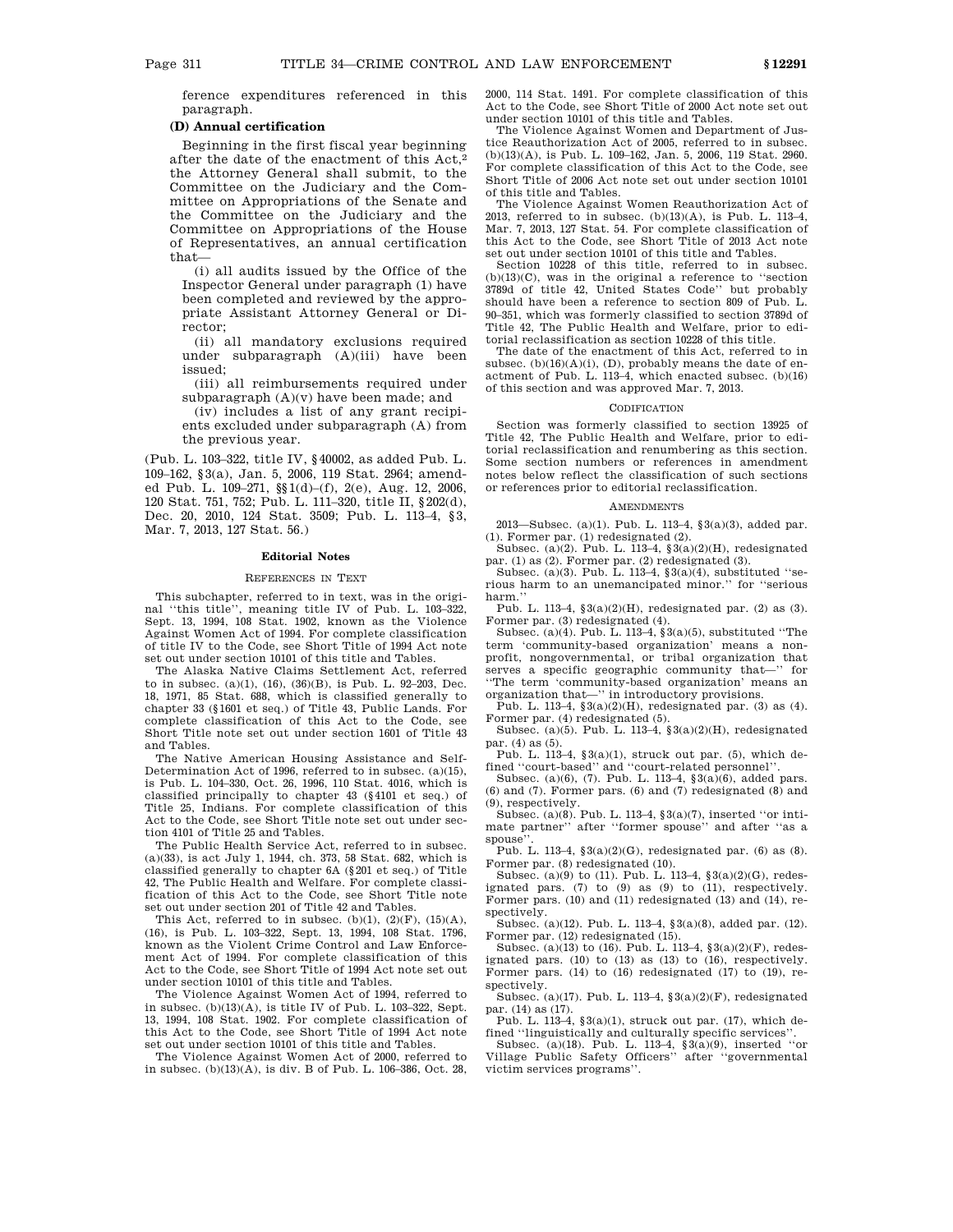Pub. L. 113–4, §3(a)(2)(F), redesignated par. (15) as (18). Pub. L. 113–4, §3(a)(1), struck out par. (18), which defined ''personally identifying information'' or ''per-

sonal information' Subsec. (a)(19). Pub. L. 113–4, §3(a)(10), inserted at end ''Intake or referral, by itself, does not constitute legal assistance.''

Pub. L. 113–4, §3(a)(2)(F), redesignated par. (16) as (19). Former par. (19) redesignated (23).

Subsec. (a)(20) to (22). Pub. L. 113–4, §3(a)(11), added pars. (20) to (22). Former pars. (20), (21), and (22) redesignated (24), (26), and (27), respectively.

Subsec. (a)(23). Pub. L. 113–4, §3(a)(12), substituted ''assistance'' for ''services''.

Pub. L. 113–4, §3(a)(2)(E), redesignated par. (19) as (23). Pub. L. 113–4, §3(a)(1), struck out par. (23), which defined ''sexual assault''.

Subsec. (a)(24). Pub. L. 113–4,  $\S 3(a)(2)(E)$ , redesignated par.  $(20)$  as  $(24)$ . Former par.  $(24)$  redesignated  $(30)$ .

Subsec. (a)(25). Pub. L. 113–4, §3(a)(13), added par. (25). Former par. (25) redesignated (31).

Subsec. (a)(26). Pub. L. 113–4,  $\S(2)(D)$ , redesignated par. (21) as (26). Former par. (26) redesignated (32).

Subsec. (a)(26)(C). Pub. L. 113–4, §3(a)(14), added subpar. (C).

Subsec. (a)(27). Pub. L. 113–4, §3(a)(15), substituted "57" for "52" and "250,000" for "150,000"

Pub. L. 113–4, §3(a)(2)(D), redesignated par. (22) as (27). Former par. (27) redesignated (33).

Subsec. (a)(28). Pub. L. 113–4, §3(a)(16), added par. (28). Former par. (28) redesignated (34).

Subsec. (a)(29). Pub. L. 113–4, §3(a)(16), added par. (29). Pub. L. 113–4, §3(a)(1), struck out par. (29) which defined ''tribal coalition''.

Subsec. (a)(30) to (32). Pub. L. 113–4, §3(a)(2)(C), redesignated pars.  $(24)$  to  $(26)$  as  $(30)$  to  $(32)$ , respectively. Former pars. (30) to (32) redesignated (36) to (38), re-

spectively. Subsec. (a)(33). Pub. L. 113–4,  $\S 3(a)(2)(C)$ , redesignated par. (27) as (33).

Pub. L. 113–4,  $\S3(a)(1)$ , struck out par. (33) which defined "underserved populations"

Subsec. (a)(34). Pub. L. 113-4,  $\S 3(a)(2)(C)$ , redesignated par. (28) as (34). Former par. (34) redesignated (41).

Subsec. (a)(35). Pub. L. 113–4, §3(a)(17), added par. (35). Former par. (35) redesignated (42).

Subsec. (a)(36), (37). Pub. L. 113–4, §3(a)(2)(B), redesignated pars. (30) and (31) as (36) and (37), respectively.

Pub. L. 113–4, §3(a)(1), struck out pars. (36) and (37), which defined ''victim services'' or ''victim service provider'' and ''youth'', respectively.

Subsec. (a)(38). Pub. L. 113–4, §3(a)(2)(B), redesignated par. (32) as (38).

Subsec. (a)(39), (40). Pub. L. 113–4, §3(a)(18), added pars. (39) and (40).

Subsec. (a)(41), (42). Pub. L. 113–4, §3(a)(2)(A), redesignated pars. (34) and (35) as (41) and (42), respectively.

Subsec. (a)(43) to (45). Pub. L. 113–4, §3(a)(19), added pars. (43) to (45).

Subsec. (b)(2)(B). Pub. L. 113–4, §3(b)(1)(A), added cls. (i) and (ii) and concluding provisions, and struck out former cls. (i) and (ii) which read as follows:

''(i) disclose any personally identifying information or individual information collected in connection with services requested, utilized, or denied through grantees' and subgrantees' programs; or

'(ii) reveal individual client information without the informed, written, reasonably time-limited consent of the person (or in the case of an unemancipated minor, the minor and the parent or guardian or in the case of persons with disabilities, the guardian) about whom information is sought, whether for this program or any other Federal, State, tribal, or territorial grant program, except that consent for release may not be given by the abuser of the minor, person with disabilities, or the abuser of the other parent of the minor.'

Subsec. (b)(2)(D). Pub. L. 113–4, §3(b)(1)(B), amended subpar. (D) generally. Prior to amendment, text read as

follows:''Grantees and subgrantees may share— ''(i) nonpersonally identifying data in the aggregate regarding services to their clients and nonpersonally

identifying demographic information in order to comply with Federal, State, tribal, or territorial reporting, evaluation, or data collection requirements;

'(ii) court-generated information and law-enforcement generated information contained in secure, governmental registries for protection order enforcement purposes; and

''(iii) law enforcement- and prosecution-generated information necessary for law enforcement and prosecution purposes.''

Subsec. (b)(2)(E) to (G). Pub. L. 113-4,  $\S(6)(1)(C)$ –(E), added subpars. (E) and (G) and redesignated former subpar. (E) as (F).

Subsec. (b)(3). Pub. L. 113–4, §3(b)(2), added par. (3) and struck out former par. (3). Prior to amendment, text read as follows: ''In carrying out the activities under this subchapter, grantees and subgrantees may collaborate with and provide information to Federal, State, local, tribal, and territorial public officials and agencies to develop and implement policies to reduce or eliminate domestic violence, dating violence, sexual assault, and stalking.''

Subsec. (b)(7). Pub. L. 113–4, §3(b)(3), inserted at end ''Final reports of such evaluations shall be made available to the public via the agency's website.''

Subsec. (b)(12) to (16). Pub. L. 113–4, §3(b)(4), added pars. (12) to (16).

2010—Subsec. (a)(26). Pub. L. 111–320 substituted ''under sections 10402 and 10411 of this title'' for ''under the Family Violence Prevention and Services Act (42 U.S.C. 10410(b))''.

2006—Subsec. (a)(1). Pub. L. 109–271, §1(e)(1), substituted ''Alaska Native'' for ''Alaskan''.

Subsec. (a)(23). Pub. L. 109–271, §1(d), substituted 'proscribed'' for "prescribed".

Subsec. (a)(31) to (37). Pub. L. 109-271,  $$1(e)(2), (3),$ added par. (31) and redesignated former pars. (31) to (36) as (32) to (37), respectively.

Subsec. (b)(1). Pub. L. 109–271, §1(f), added par. (1) and struck out former par. (1) which read as follows: ''No matching funds shall be required for a grant or subgrant made under this subchapter for any tribe, territory, victim service provider, or any entity that the Attorney General determines has adequately demonstrated financial need.''

Subsec. (b)(11). Pub. L. 109–271, §2(e), inserted ''Of the total amounts appropriated under this subchapter, not less than 3 percent and up to 8 percent, unless otherwise noted, shall be available for providing training and technical assistance relating to the purposes of this subchapter to improve the capacity of the grantees, subgrantees, and other entities.'' before ''If there is a demonstrated history''.

#### **Statutory Notes and Related Subsidiaries**

#### EFFECTIVE DATE OF 2013 AMENDMENT

Amendment by Pub. L. 113–4 not effective until the beginning of the fiscal year following Mar. 7, 2013, see section 4 of Pub. L. 113–4, set out as a note under section 2261 of Title 18, Crimes and Criminal Procedure.

#### FINDINGS

Pub. L. 109–162, title II, §201, Jan. 5, 2006, 119 Stat. 2993, provided that: ''Congress finds the following:

''(1) Nearly 1 ⁄3 of American women report physical or sexual abuse by a husband or boyfriend at some point in their lives.

''(2) According to the National Crime Victimization Survey, 248,000 Americans 12 years of age and older were raped or sexually assaulted in 2002.

''(3) Rape and sexual assault in the United States is estimated to cost \$127,000,000,000 per year, including— ''(A) lost productivity;

''(B) medical and mental health care;

''(C) police and fire services;

''(D) social services;

- ''(E) loss of and damage to property; and
- ''(F) reduced quality of life.